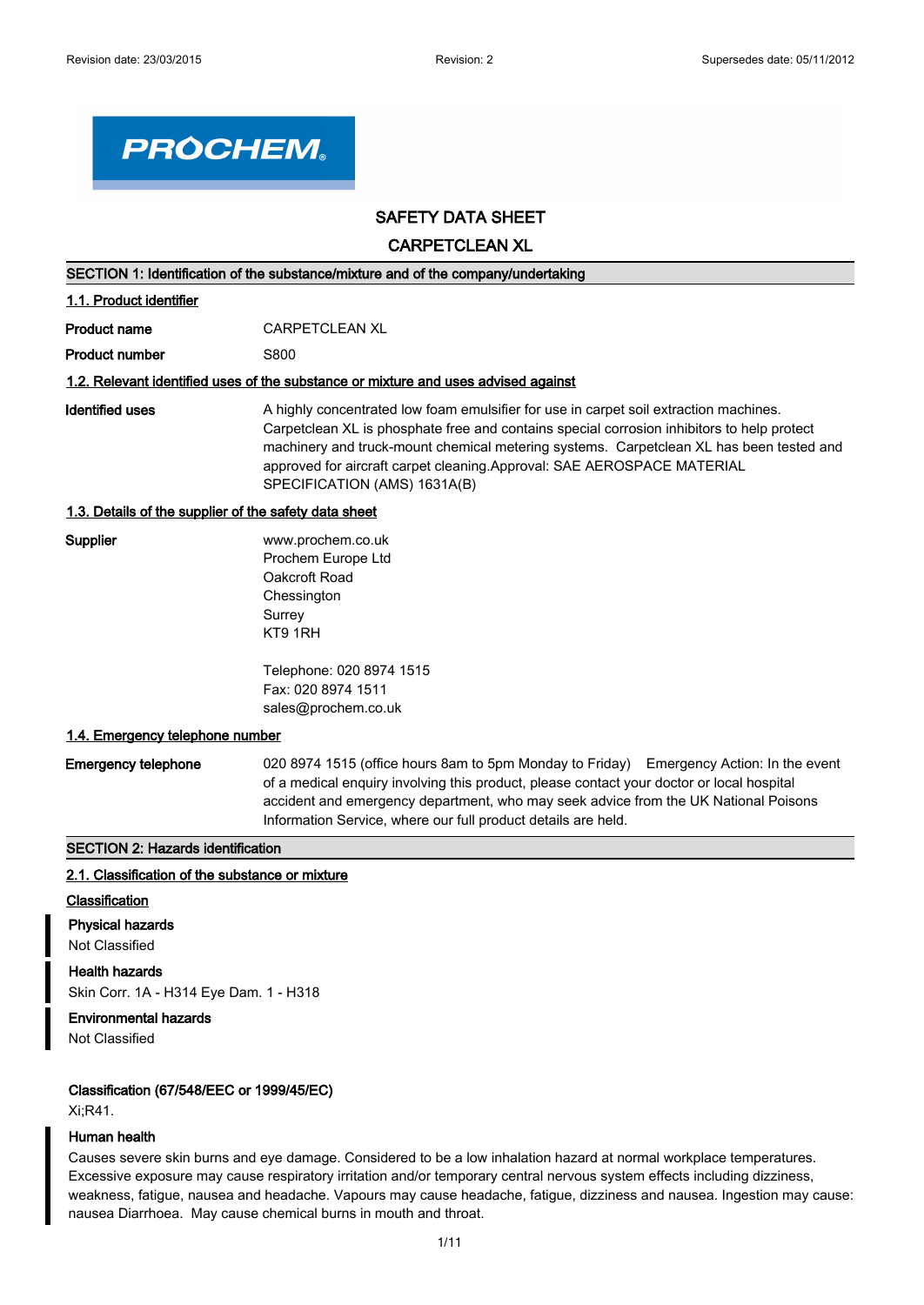# **Environmental**

The product is expected to be biodegradable.

# **2.2. Label elements**

# **Pictogram**

| Signal word                     | Danger                                                                                                                                                                                                                                  |
|---------------------------------|-----------------------------------------------------------------------------------------------------------------------------------------------------------------------------------------------------------------------------------------|
| <b>Hazard statements</b>        |                                                                                                                                                                                                                                         |
|                                 | H314 Causes severe skin burns and eye damage.                                                                                                                                                                                           |
| <b>Precautionary statements</b> |                                                                                                                                                                                                                                         |
|                                 | P <sub>102</sub> Keep out of reach of children.                                                                                                                                                                                         |
|                                 | P260 Do not breathe spray.                                                                                                                                                                                                              |
|                                 | P280 Wear protective gloves/protective clothing/eye protection/face protection.                                                                                                                                                         |
|                                 | P301+P330+P331 IF SWALLOWED: Rinse mouth. Do NOT induce vomiting.                                                                                                                                                                       |
|                                 | P303+P361+P353 IF ON SKIN (or hair): Take off immediately all contaminated clothing. Rinse<br>skin with water/shower.                                                                                                                   |
|                                 | P305+P351+P338 IF IN EYES: Rinse cautiously with water for several minutes. Remove<br>contact lenses, if present and easy to do. Continue rinsing.                                                                                      |
|                                 | P310 Immediately call a POISON CENTER/doctor.                                                                                                                                                                                           |
| Contains                        | Tetrasodium ethylene diamine tetraacetate, Alcohols C9-11, ethoxylated, Alcohols, C9-11,<br>ethoxylated, Disodium metasilicate                                                                                                          |
| Detergent labelling             | 5 - < 15% EDTA and salts thereof, 5 - < 15% non-ionic surfactants, < 5% anionic surfactants, <<br>5% NTA (nitrilotriacetic acid) and salts thereof, < 5% perfumes, Contains DMDM Hydantoin, d-<br>Limonene, lodopropynyl butylcarbamate |

# **2.3. Other hazards**

See section 8 for details of exposure limits.

**SECTION 3: Composition/information on ingredients**

# **3.2. Mixtures**

| Tetrasodium ethylene diamine tetraacetate<br><b>CAS number: 64-02-8 EC number: 200-573-9</b> |                                                              | 5-10%     |
|----------------------------------------------------------------------------------------------|--------------------------------------------------------------|-----------|
| Classification<br>Acute Tox. 4 - H302<br>Acute Tox. 4 - H332<br>Eye Dam. 1 - H318            | Classification (67/548/EEC or 1999/45/EC)<br>Xn:R22 Xi:R41   |           |
| Alcohols C9-11, ethoxylated<br>CAS number: $68439-45-2$ EC number: $-$                       |                                                              | $5 - 10%$ |
| <b>Classification</b><br>Acute Tox. 4 - H302<br>Eye Dam. 1 - H318                            | Classification (67/548/EEC or 1999/45/EC)<br>Xn;R22. Xi;R41. |           |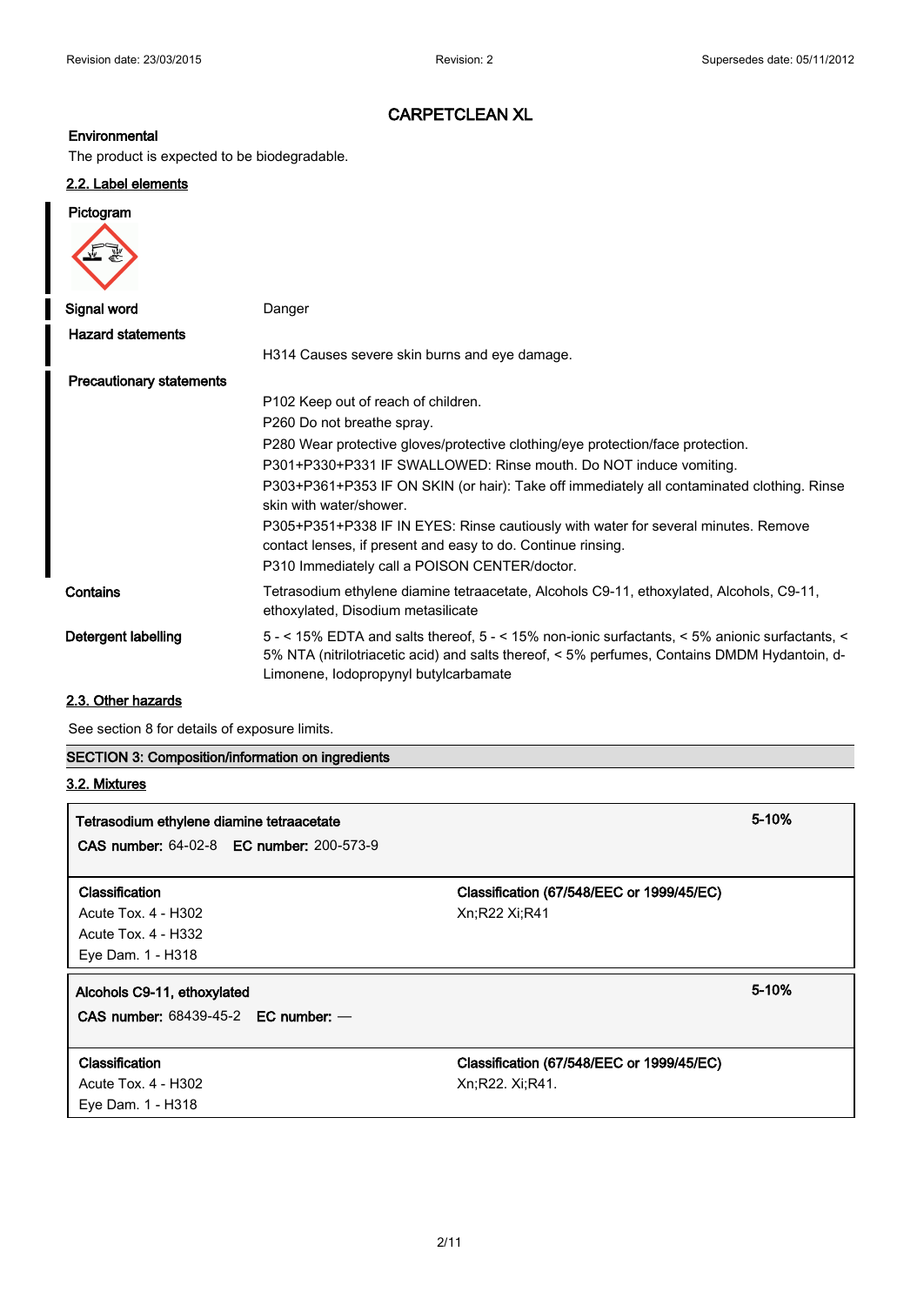# **Alcohols, C9-11, ethoxylated 1-5%**

**CAS number:** 68439-45-2 **EC number:** —

#### **Classification Classification (67/548/EEC or 1999/45/EC)**

Eye Dam. 1 - H318 Xn;R22. Xi;R41. Acute Tox. 4 - H302

# **Disodium metasilicate 1-5%**

**CAS number:** 6834-92-0 **EC number:** 229-912-9

#### **Classification Classification (67/548/EEC or 1999/45/EC)**

Met. Corr. 1 - H290 C;R34 Xi;R37 Skin Corr. 1B - H314 Eye Dam. 1 - H318 STOT SE 3 - H335

# **Trisodium nitrilotriacetate <0.5**

**CAS number:** 5064-31-3 **EC number:** 225-768-6

Acute Tox. 4 - H302 Eye Irrit. 2 - H319

**Classification Classification (67/548/EEC or 1999/45/EC)**

Carc. 2 - H351 Carc. Cat. 3;R40 Xn;R22 Xi;R36

# The Full Text for all R-Phrases and Hazard Statements are Displayed in Section 16.

# **SECTION 4: First aid measures**

### **4.1. Description of first aid measures**

# **Inhalation**

Move affected person to fresh air at once. Get medical attention if any discomfort continues.

#### **Ingestion**

Rinse mouth thoroughly with water. Give plenty of water to drink. Get medical attention immediately. Never give anything by mouth to an unconscious person. Do not induce vomiting.

#### **Skin contact**

Rinse immediately with plenty of water. Get medical attention if irritation persists after washing.

#### **Eye contact**

Rinse immediately with plenty of water. Remove any contact lenses and open eyelids wide apart. Continue to rinse for at least 15 minutes. Get medical attention if irritation persists after washing.

#### **4.2. Most important symptoms and effects, both acute and delayed**

### **Skin contact**

Causes severe skin burns and eye damage.

#### **Eye contact**

Causes serious eye damage. May cause severe eye irritation. May cause possible injury if not promptly rinsed.

# **4.3. Indication of any immediate medical attention and special treatment needed**

#### **Notes for the doctor**

Treat symptomatically.

#### **Specific treatments**

If swallowed: Get medical attention immediately.

#### **SECTION 5: Firefighting measures**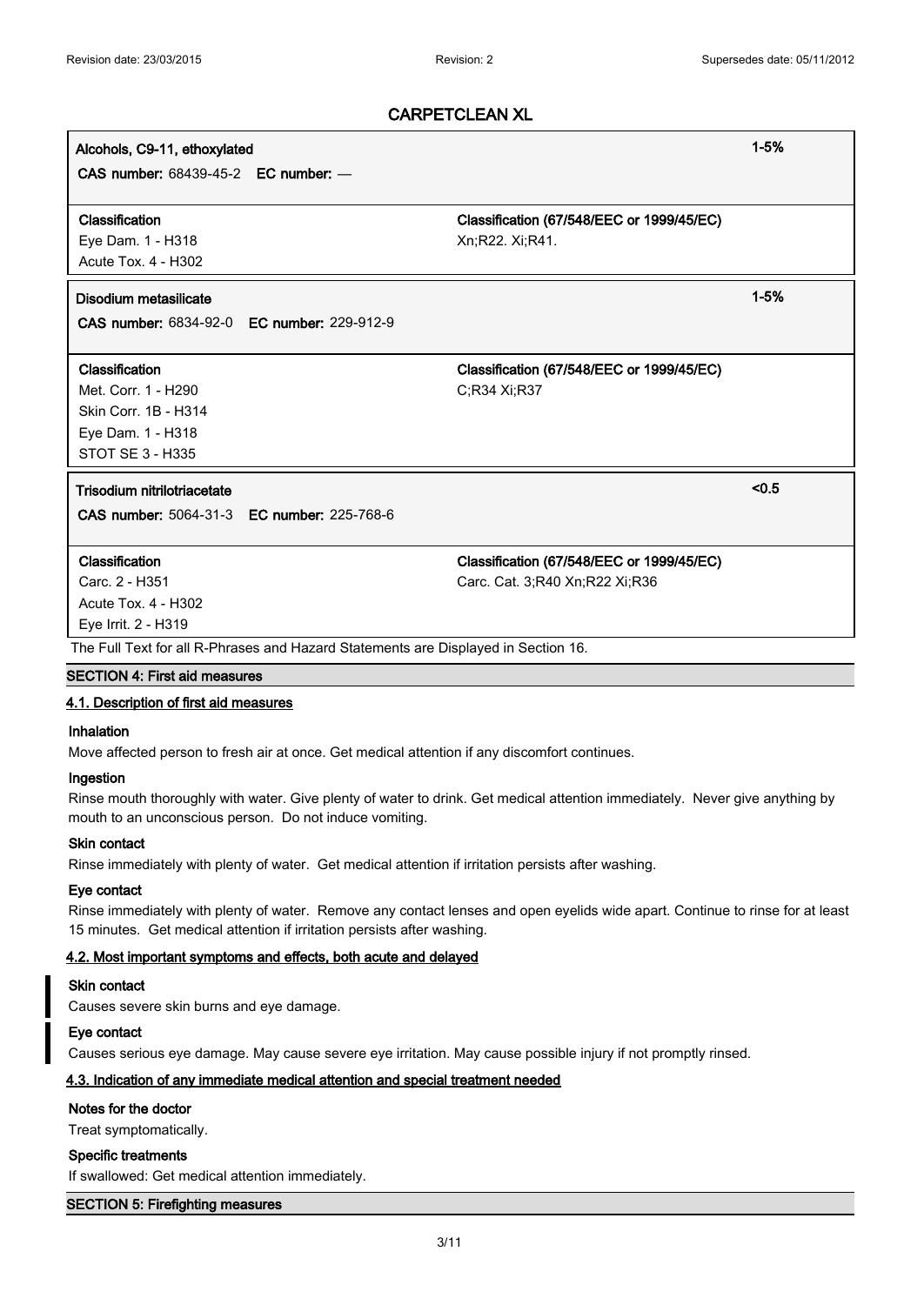# **5.1. Extinguishing media**

# **Suitable extinguishing media**

The product is not flammable. Use fire-extinguishing media suitable for the surrounding fire. Water spray, dry powder or carbon dioxide.

# **5.2. Special hazards arising from the substance or mixture**

# **Specific hazards**

No unusual fire or explosion hazards noted.

# **Hazardous combustion products**

Thermal decomposition or combustion products may include the following substances: Oxides of carbon. Nitrogen oxide. Acids organic.

# **5.3. Advice for firefighters**

# **Special protective equipment for firefighters**

Wear positive-pressure self-contained breathing apparatus (SCBA) and appropriate protective clothing.

# **SECTION 6: Accidental release measures**

# **6.1. Personal precautions, protective equipment and emergency procedures**

# **Personal precautions**

Wear protective clothing as described in Section 8 of this safety data sheet.

# **6.2. Environmental precautions**

# **Environmental precautions**

Do not discharge into drains or watercourses or onto the ground.

# **6.3. Methods and material for containment and cleaning up**

# **Methods for cleaning up**

Absorb spillage with non-combustible, absorbent material. Collect and place in suitable waste disposal containers and seal securely. Dispose of waste to licensed waste disposal site in accordance with the requirements of the local Waste Disposal Authority.

# **6.4. Reference to other sections**

# **Reference to other sections**

For personal protection, see Section 8. For waste disposal, see Section 13.

# **SECTION 7: Handling and storage**

# **7.1. Precautions for safe handling**

# **Usage precautions**

Wear protective clothing as described in Section 8 of this safety data sheet. Wash hands thoroughly after handling. Wash contaminated clothing before reuse. Do not eat, drink or smoke when using this product.

# **7.2. Conditions for safe storage, including any incompatibilities**

# **Storage precautions**

Store in closed original container at temperatures between 5°C and 30°C. Keep out of the reach of children.

# **7.3. Specific end use(s)**

# **Specific end use(s)**

The identified uses for this product are detailed in Section 1.2.

# **SECTION 8: Exposure Controls/personal protection**

# **8.1. Control parameters**

# **Occupational exposure limits**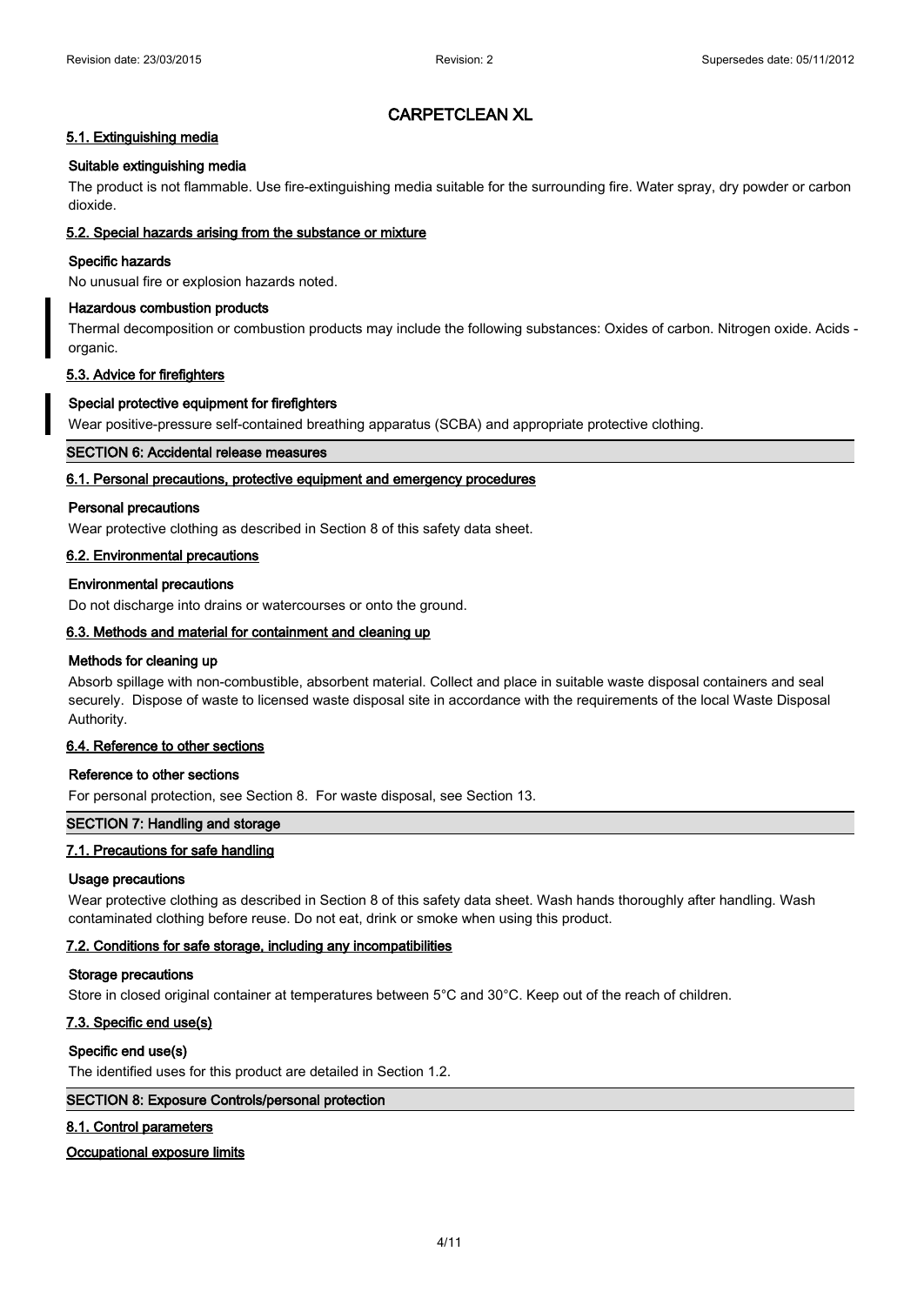### **Disodium metasilicate**

Short-term exposure limit (15-minute): SUP 2 mg/m3 SUP = Supplier's recommendation.

# **8.2. Exposure controls**

#### **Protective equipment**





#### **Appropriate engineering controls**

Provide adequate ventilation.

# **Eye/face protection**

Side shield safety glasses are recommended when handling this product.

#### **Hand protection**

Wear protective gloves. It is recommended that gloves are made of the following material: Nitrile rubber. Protective gloves should be inspected for wear before use and replaced regularly in accordance with the manufacturers specifications.

#### **Hygiene measures**

Wash hands thoroughly after handling. Wash contaminated clothing before reuse. Do not eat, drink or smoke when using this product.

# **Respiratory protection**

Not required in normal use.

# **SECTION 9: Physical and Chemical Properties**

#### **9.1. Information on basic physical and chemical properties**

#### **Appearance**

Clear liquid.

#### **Colour**

Green.

### **Odour**

Citrus. Floral.

# **Odour threshold**

Not determined.

# **pH**

pH (concentrated solution): 12.5 pH (diluted solution): 9.5

# **Melting point**

Not determined.

# **Initial boiling point and range**

100°C

**Flash point** Not applicable.

# **Evaporation rate** Not determined.

# **Upper/lower flammability or explosive limits**

Not applicable.

# **Vapour pressure**

Not determined.

# **Vapour density**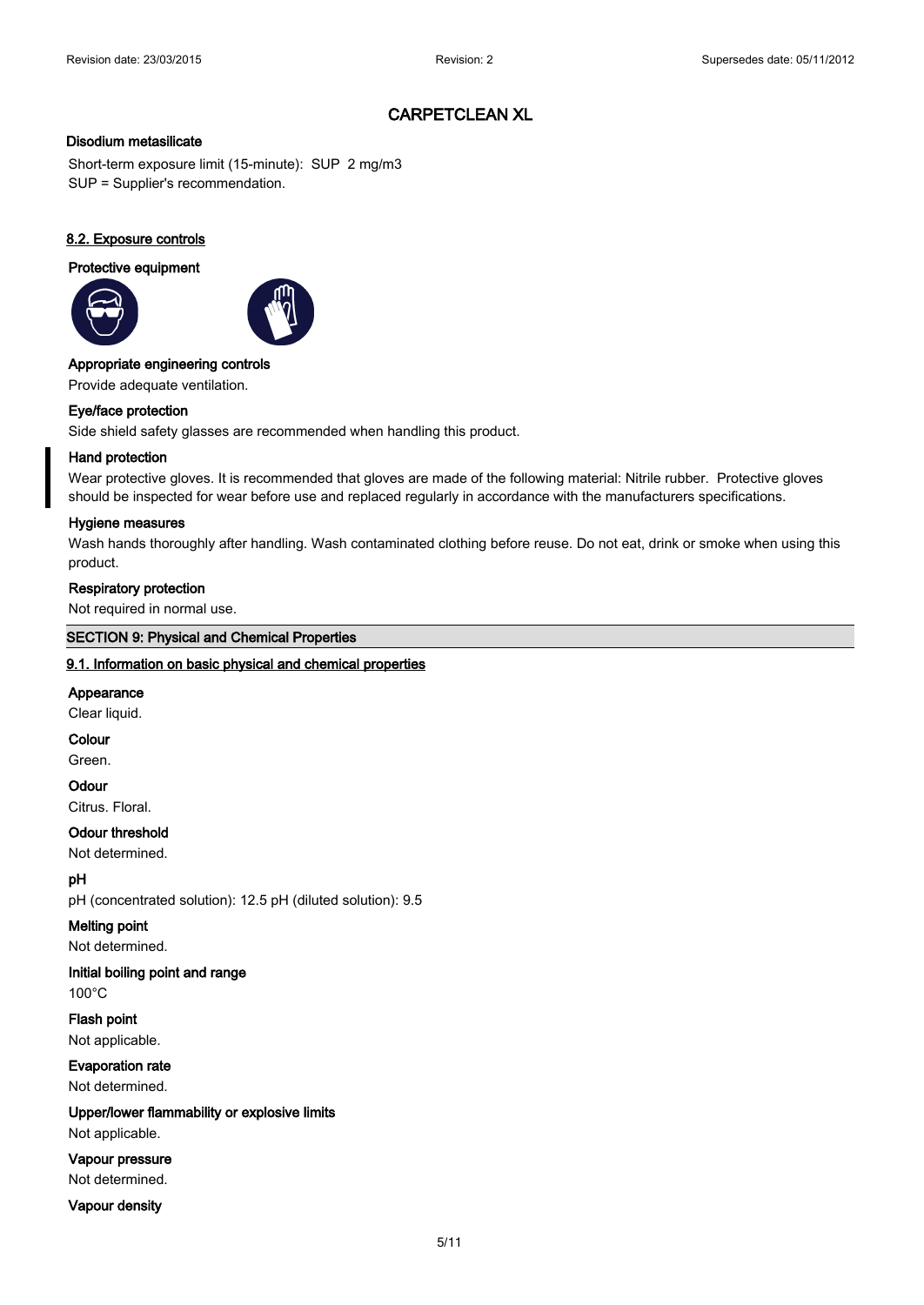#### Not determined.

**Relative density**

1.08

**Solubility(ies)** Soluble in water.

# **Partition coefficient**

Not determined.

### **Auto-ignition temperature**

Not determined.

**Viscosity** 5.810-6.017 mPa s @ 20°C

**Explosive properties**

Not applicable.

#### **Oxidising properties**

Not applicable.

#### **9.2. Other information**

#### **Other information**

None.

# **SECTION 10: Stability and reactivity**

# **10.1. Reactivity**

There are no known reactivity hazards associated with this product.

#### **10.2. Chemical stability**

#### **Stability**

Stable at normal ambient temperatures and when used as recommended.

#### **10.3. Possibility of hazardous reactions**

Not determined.

### **10.4. Conditions to avoid**

Protect from freezing and direct sunlight. Store in closed original container at temperatures between 5°C and 30°C.

#### **10.5. Incompatible materials**

# **Materials to avoid**

Strong acids. Strong alkalis. Strong oxidising agents.

#### **10.6. Hazardous decomposition products**

Thermal decomposition or combustion products may include the following substances: Oxides of carbon. Nitrogen oxide. Acids organic.

#### **SECTION 11: Toxicological information**

#### **11.1. Information on toxicological effects**

#### **Toxicological effects**

Ingestion may cause: irritation nausea Diarrhoea. May cause chemical burns in mouth and throat. Considered to be a low inhalation hazard at normal workplace temperatures. Excessive exposure may cause respiratory irritation and/or temporary central nervous system effects including dizziness, weakness, fatigue, nausea and headache.

**Acute toxicity - oral**

**ATE oral (mg/kg)** 3,468.60908776

**Acute toxicity - inhalation**

**ATE inhalation (dusts/mists mg/l)**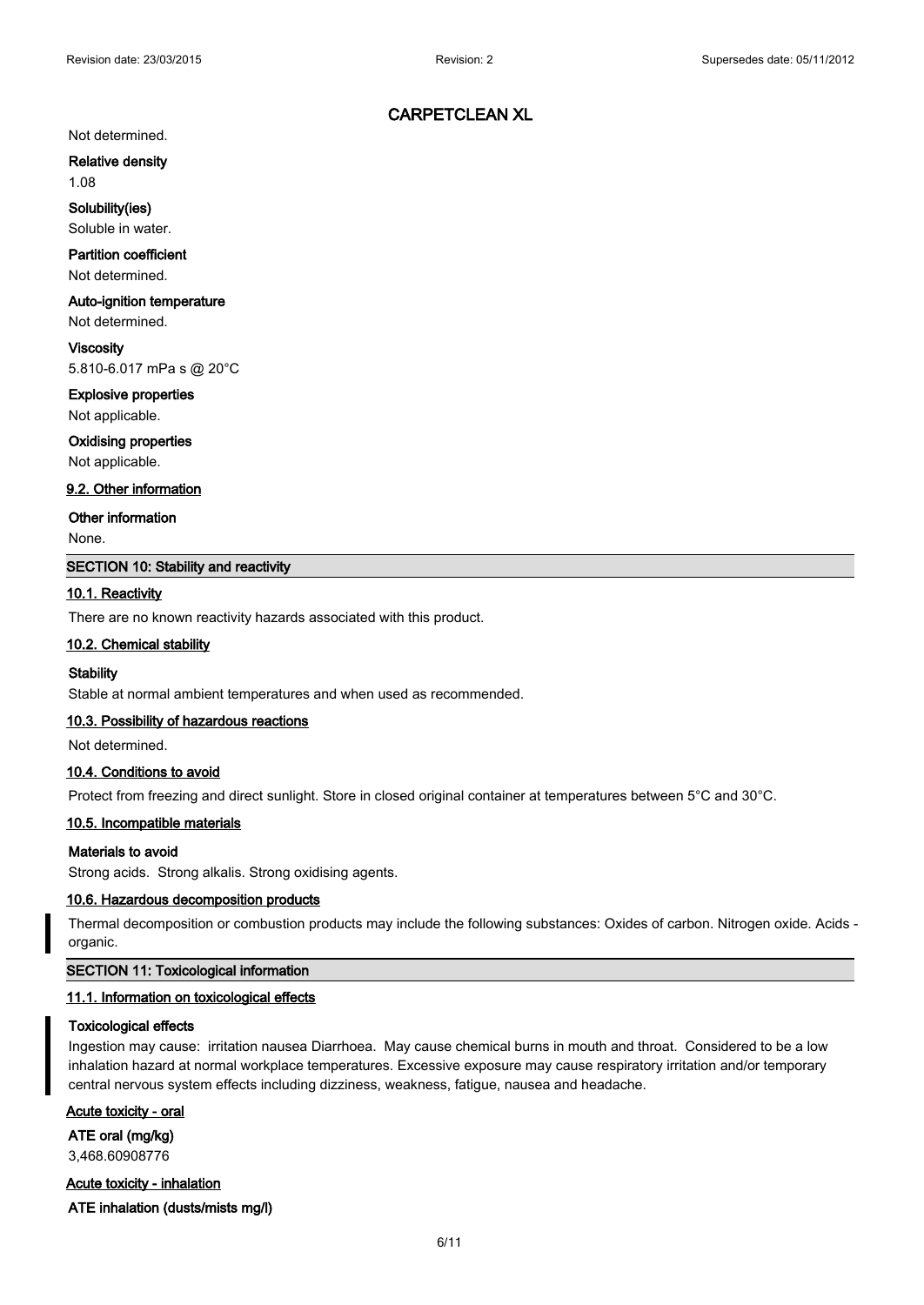#### 19.15708812

#### **Skin corrosion/irritation**

**Skin corrosion/irritation** Causes severe skin burns and eye damage.

# **Serious eye damage/irritation**

Contact with concentrate May cause severe eye irritation. May cause possible injury if not promptly rinsed. May cause blurred vision and serious eye damage.

### **Skin sensitisation**

Contains Limonene

### **Germ cell mutagenicity**

**Genotoxicity - in vivo**

No effects expected based upon current data.

#### **Carcinogenicity**

No effects expected based upon current data.

# **Reproductive toxicity**

#### **Reproductive toxicity - fertility**

No effects expected based upon current data.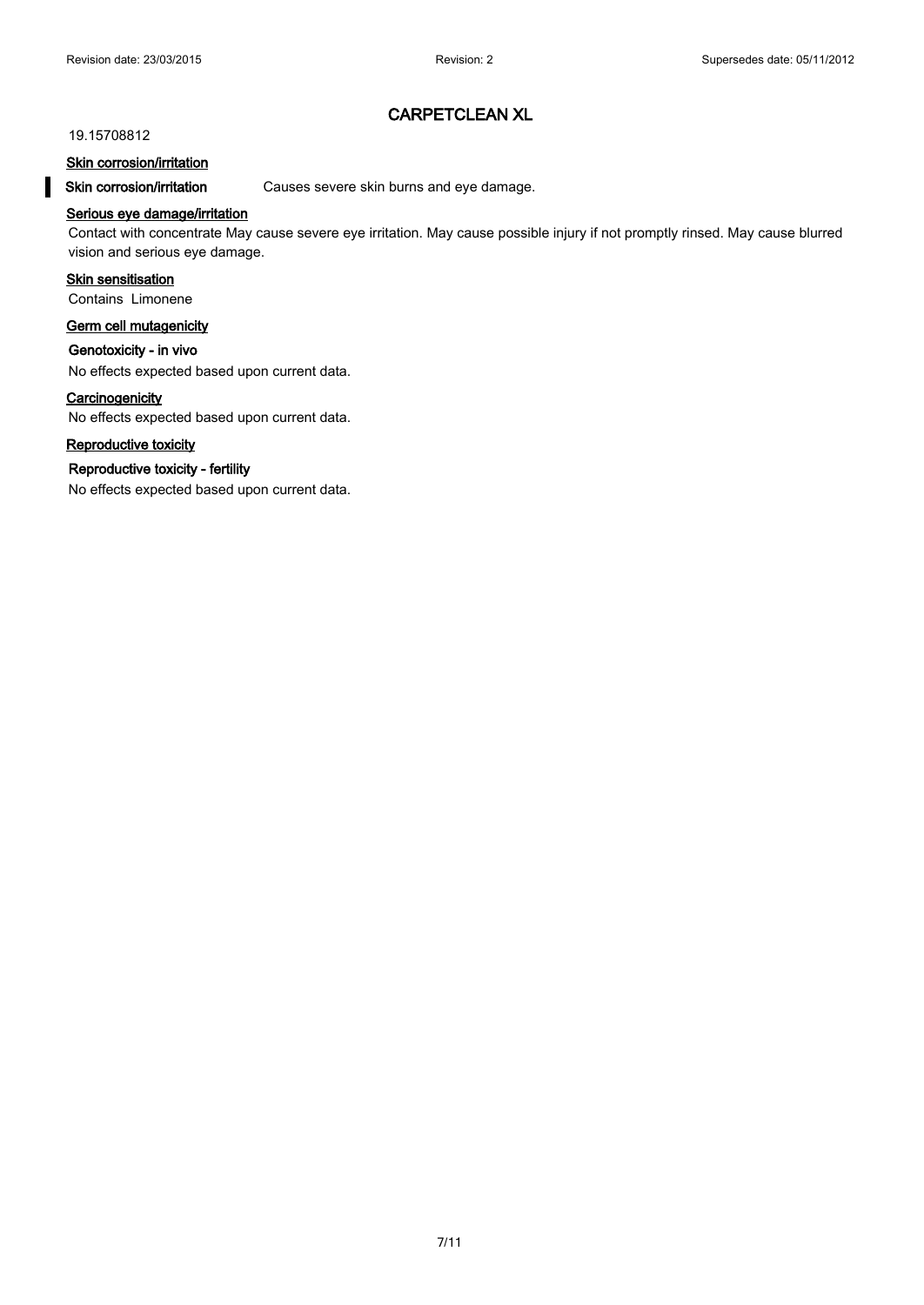**Toxicological information on ingredients.**

**Tetrasodium ethylene diamine tetraacetate**

**Acute toxicity - oral Acute toxicity oral (LD50 mg/kg)**

1,000.0

**Species**

Rat

**ATE oral (mg/kg)** 1,000.0

**Acute toxicity - inhalation**

**ATE inhalation (dusts/mists mg/l)**

1.5

**Alcohols C9-11, ethoxylated**

**Acute toxicity - oral**

**Acute toxicity oral (LD50 mg/kg)** 300

**Acute toxicity - dermal**

**Acute toxicity dermal (LD50 mg/kg)** 2000

**Alcohols, C9-11, ethoxylated**

**Acute toxicity - oral Acute toxicity oral (LD50 mg/kg)** 300 **Acute toxicity - dermal**

**Acute toxicity dermal (LD50 mg/kg)** 2000

**Disodium metasilicate**

**Acute toxicity - oral Acute toxicity oral (LD50 mg/kg)** 1,280 **Species**

Rat

**SECTION 12: Ecological Information**

**12.1. Toxicity**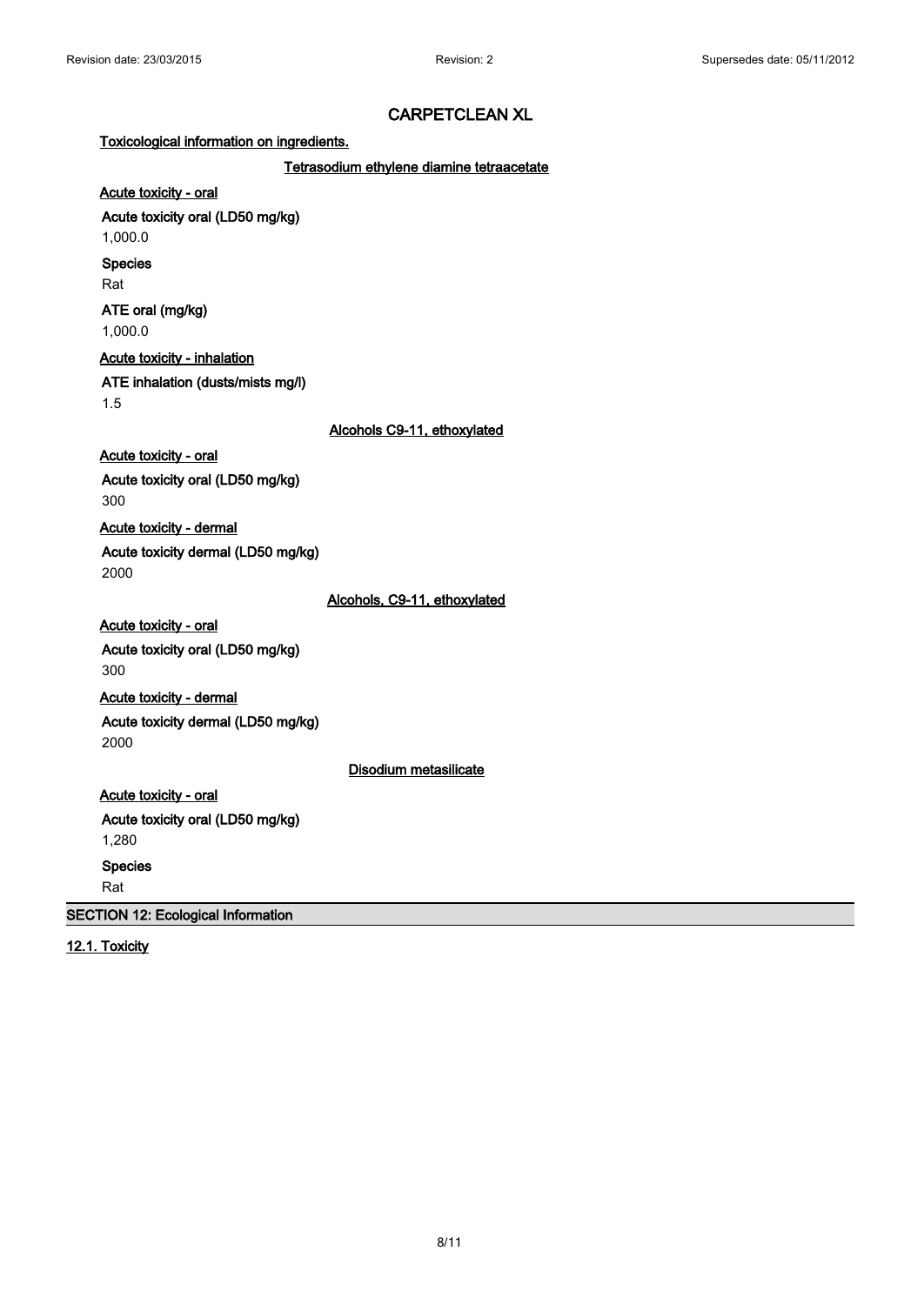#### **Ecological information on ingredients.**

#### **Tetrasodium ethylene diamine tetraacetate**

# **Acute toxicity - fish**

LC $_{50}$ , 96 hours:  $> 100$  mg/l, Fish

#### **Acute toxicity - aquatic invertebrates**

EC₅₀, 48 hours: > 100 mg/l, Daphnia magna

#### **Acute toxicity - aquatic plants**

IC<sub>50</sub>, 72 hours: > 100 mg/l, Algae

# **Alcohols C9-11, ethoxylated**

### **Acute toxicity - fish**

 $LC50$ , : > 10 mg/l,

# **Acute toxicity - aquatic invertebrates**  $EC_{50}$ , : > 1 mg/l,

# **Acute toxicity - aquatic plants**

 $IC_{50}$ , : > 10 mg/l,

#### **Alcohols, C9-11, ethoxylated**

**Acute toxicity - fish** LC50,  $>$ : > 10 mg/l,

# **Acute toxicity - aquatic invertebrates**

 $EC_{50}$ , >: > 1 mg/l,

# **Acute toxicity - aquatic plants**  $IC_{50}$ , >: > 10 mg/l,

#### **Disodium metasilicate**

**Acute toxicity - fish** LC50, 96 hours: 210 mg/l, Brachydanio rerio (Zebra Fish)

# **Acute toxicity - aquatic invertebrates**

EC<sub>50</sub>, 48 hours: 1700 mg/l, Daphnia magna

# **12.2. Persistence and degradability**

# **Persistence and degradability**

The surfactant(s) contained in this product complies(comply) with the biodegradability criteria as laid down in Regulation (EC) No. 648/2004 on detergents. Data to support this assertion are held at the disposal of the competent authorities of the Member States and will be made available to them at their direct request, or at the request of a detergent manufacturer.

# **12.3. Bioaccumulative potential**

Not known.

**Partition coefficient** Not determined.

# **12.4. Mobility in soil**

**Mobility** The product is soluble in water.

# **12.5. Results of PBT and vPvB assessment**

This product does not contain any substances classified as PBT or vPvB.

# **12.6. Other adverse effects**

None known.

#### **SECTION 13: Disposal considerations**

#### **13.1. Waste treatment methods**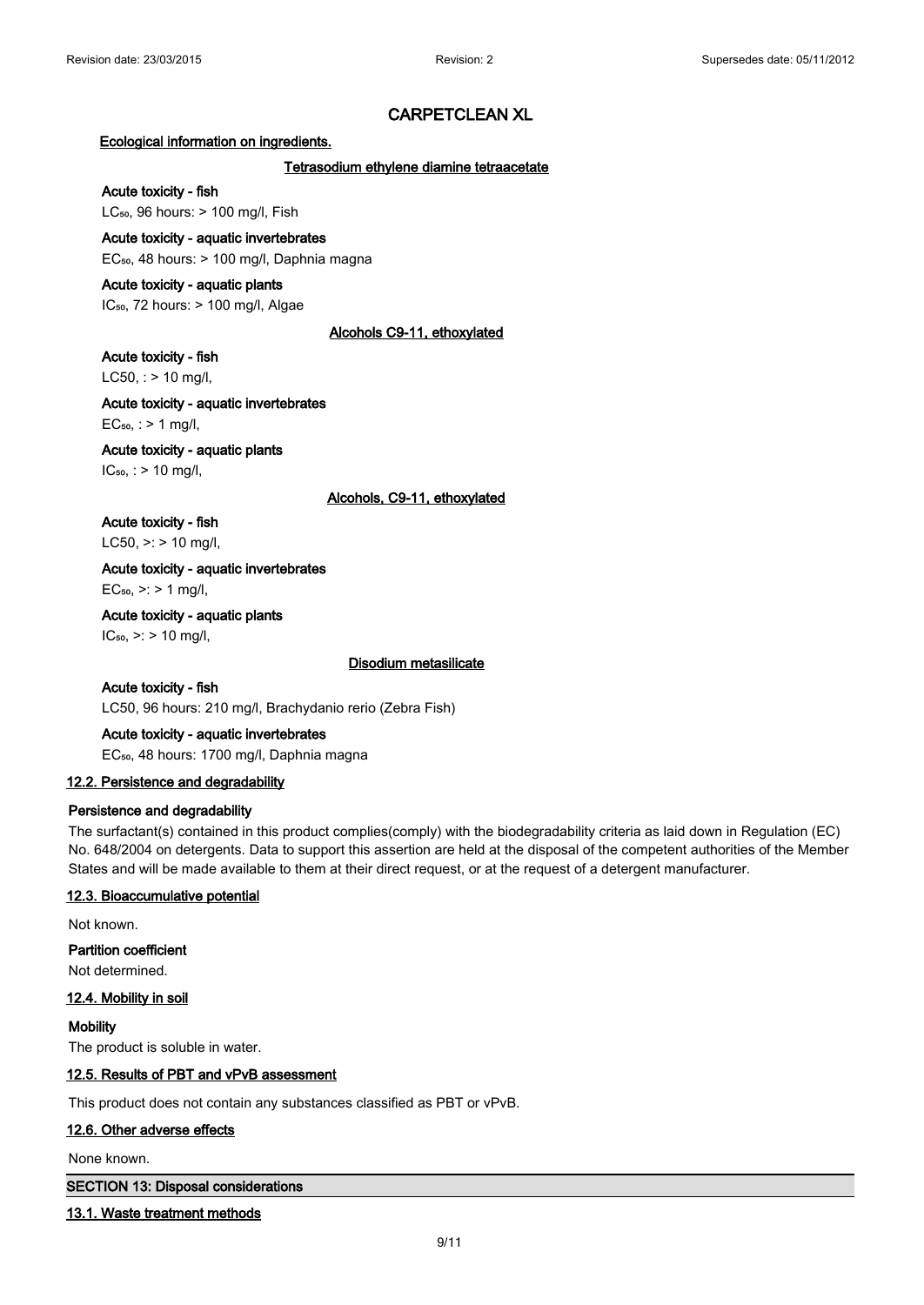# **Disposal methods**

Dispose of waste to licensed waste disposal site in accordance with the requirements of the local Waste Disposal Authority. Empty containers should be rinsed with water then crushed and disposed of at legal waste disposal site.

# **SECTION 14: Transport information**

# **14.1. UN number**

**UN No. (ADR/RID)** 3266

**UN No. (IMDG)** 3266

# **14.2. UN proper shipping name**

Corrosive liquid, basic, inorganic, N.O.S. (contains disodium trioxosilicate)

| 14.3. Transport hazard class(es) |   |  |  |
|----------------------------------|---|--|--|
| <b>ADR/RID class</b>             | 8 |  |  |
| <b>IMDG class</b>                | 8 |  |  |
| 14.4. Packing group              |   |  |  |
| ADR/RID packing group            | ш |  |  |

**IMDG packing group III** 

# **14.5. Environmental hazards**

**Environmentally hazardous substance/marine pollutant**

No.

# **14.6. Special precautions for user**

None.

# **14.7. Transport in bulk according to Annex II of MARPOL73/78 and the IBC Code**

Not applicable.

# **SECTION 15: Regulatory information**

# **15.1. Safety, health and environmental regulations/legislation specific for the substance or mixture**

# **National regulations**

The Control of Substances Hazardous to Health Regulations 2002 (SI 2002 No. 2677) (as amended). The Chemicals (Hazard Information and Packaging for Supply) Regulations 2009 (SI 2009 No. 716).

# **EU legislation**

Regulation (EC) No 1907/2006 of the European Parliament and of the Council of 18 December 2006 concerning the Registration, Evaluation, Authorisation and Restriction of Chemicals (REACH) (as amended). Regulation (EC) No 1272/2008 of the European Parliament and of the Council of 16 December 2008 on classification, labelling and packaging of substances and mixtures (as amended).

# **15.2. Chemical safety assessment**

No chemical safety assessment has been carried out.

# **SECTION 16: Other information**

# **Revision comments**

NOTE: Lines within the margin indicate significant changes from the previous revision.

| Revision date        | 23/03/2015 |
|----------------------|------------|
| Revision             | 2          |
| Supersedes date      | 05/11/2012 |
| Risk phrases in full |            |